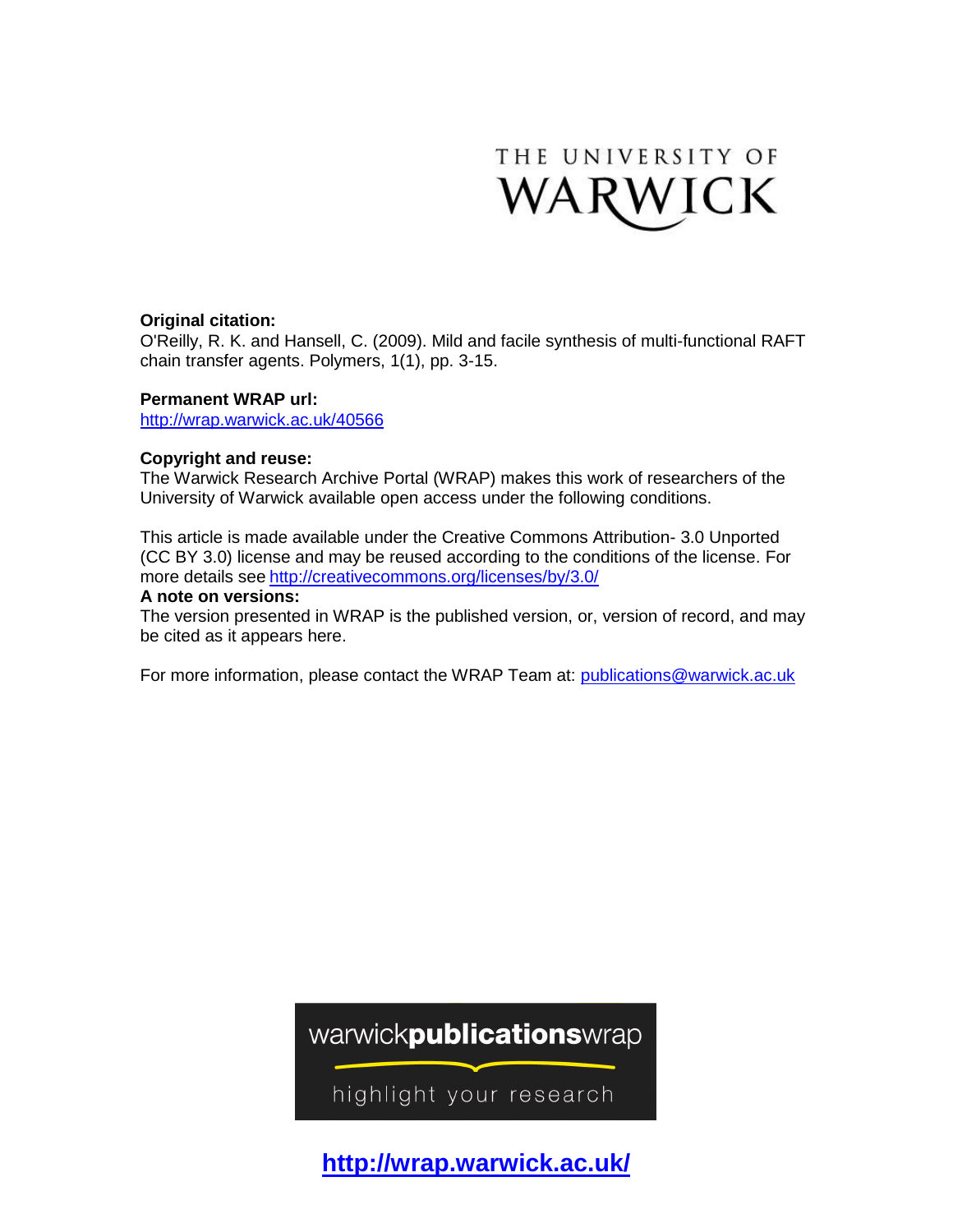

*Communication* 

# **Mild and Facile Synthesis of Multi-Functional RAFT Chain Transfer Agents**

**Rachel K. O'Reilly 1,2,\* and Claire Hansell 2** 

- 1 University of Warwick / Department of Chemistry, Gibbet Hill Road, Coventry, CV4 7AL, UK
- 2 University of Cambridge / Department of Chemistry, Lensfield Road, Cambridge, CB2 1DQ, UK
- \* Author to whom correspondence should be addressed; E-Mail: R.K.O-Reilly@warwick.ac.uk; Tel.: +44-247-652-3236; Fax: +44-247-652-4112.

*Received: 17 July 2009; in revised form: 13 October 2009 / Accepted: 19 October 2009 / Published: 19 October 2009* 

**Abstract:** In this paper we will describe the synthesis and characterization of a series of novel chain transfer agents for application in reversible addition fragmentation chain transfer polymerization (RAFT). The facile and mild conditions used for the synthesis of these new chain transfer agents should allow for the application of these methods for the preparation of a wide range of multifunctional chain transfer agent species. Some initial polymerization data for these multifunctional chain transfer agents is also reported.

**Keywords:** RAFT; star polymers; multifunctional chain transfer agents

### **1. Introduction**

Since being reported in 1998, reversible addition fragmentation chain transfer polymerization (RAFT) has been used to polymerize a wide range of monomers, some of which were previously inaccessible with other CRP techniques, whilst maintaining good control over the molecular weight and polydispersity of the resultant polymer [1-5]. There are four main families of RAFT chain transfer agents dithioesters, trithiocarbonates, dithiocarbamates and xanthates, each of which differ in the structure of the radical stabilizing group, Z. The key requirements for the design of effective RAFT chain transfer agents are that the C=S double bond is reactive and that the intermediate radicals fragment quickly. To avoid termination reactions and thus retain the *pseudo* living character of RAFT,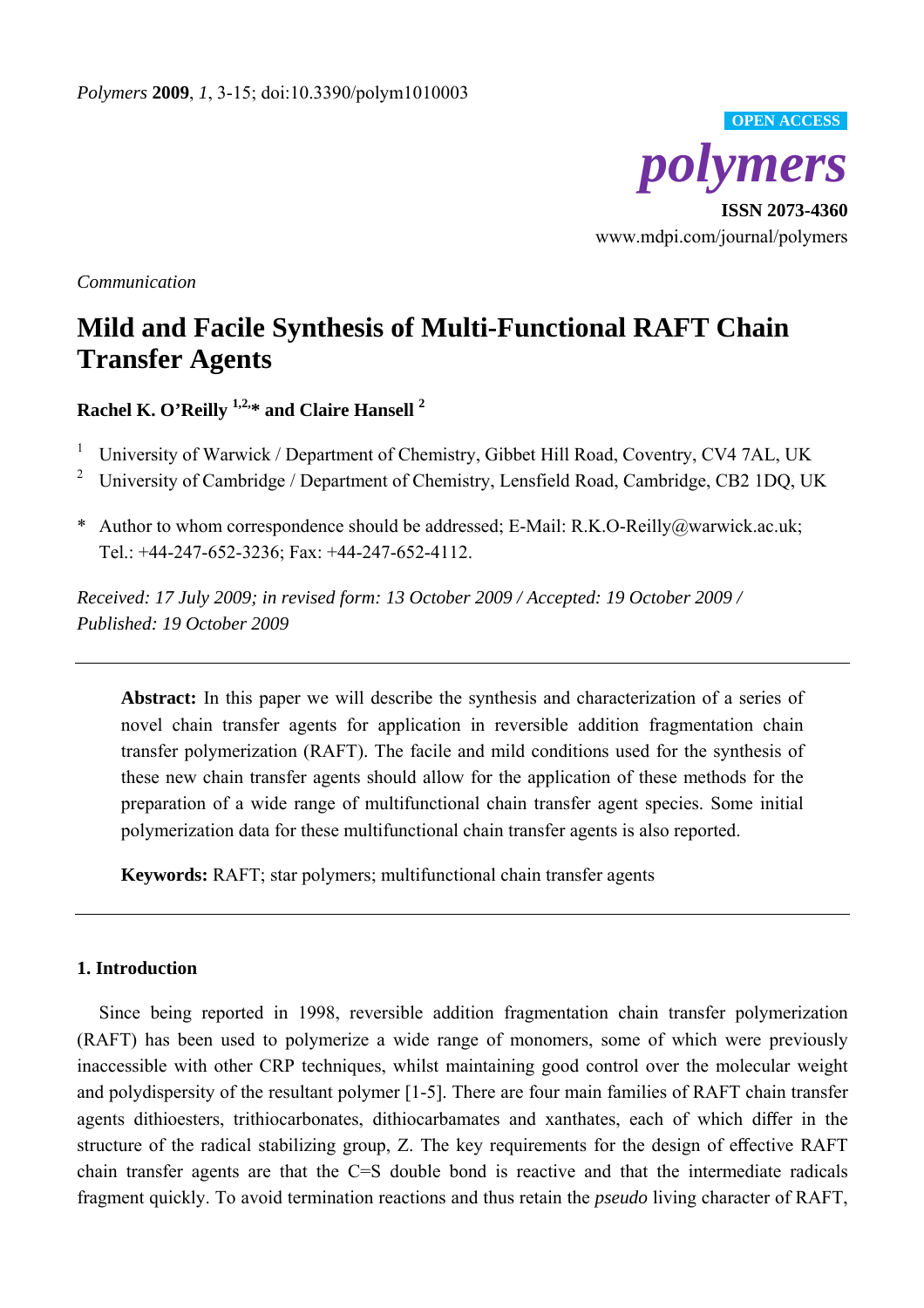the leaving group, R, species must be a stable radical, and the fragmentation equilibrium must lie at the dormant species to keep the concentration of radicals low. This can be achieved by appropriate design of the RAFT chain transfer agent species [6,7]. Monomer insertion occurs between the  $CS_2$  group and the R group in dithioesters, dithiocarbamates and xanthates, however for trithiocarbonates polymerization can occur on either side of the central  $CS_2$  moiety, depending on which 'R' group generates the more stable radical. Recently, imidazole-based dithiocarbamates have been synthesized for use as a protecting group in organic synthesis, and also as chain transfer agents for RAFT[8,9]. In contrast to the air-sensitive routes which are conventionally used for the synthesis of RAFT chain transfer agents, the reported synthesis is tolerant to air and moisture, is high-yielding and can be carried out at room temperature. In addition, variation in both the alkyl halide and replacement of the imidazole with a thiol, amine or alkoxy group affords related trithiocarbonate, dithiocarbamate or xanthate RAFT agents. This synthetic strategy has recently been shown to be a facile route to a wide range of RAFT chain transfer agent**s** in high yields [10].

Star polymers are characterized by several identical polymer chains emerging out of a single core functionality. Interest in star polymers compared to linear polymers is primarily due to the unique behavior that the viscosity increases exponentially as a function of molecular weight, instead of adhereing to a power law dependence which is observed for linear analogues [11,12]. With related 'families' of macromolecules such as dendrimers and hyperbranched polymers star polymers offer potential applications in areas such as encapsulation and drug delivery, biofunctionalized coatings, microelectronics and as stabilizers in emulsion polymerizations. There are two methods to synthesize star polymers; growing linear polymer chains and then utilizing functional end groups to graft the linear chains onto a multifunctional core [13,14], or synthesizing a core to grow the star polymer directly *via* living [15,16] or CRP polymerization methods [17-19]. The 'grafting to' methodology is useful since optimized conditions for the linear polymerization of many monomers have been reported in the literature using various different polymerization methods, making the arm synthesis relatively simple [20,21]. However, the coupling to the core often requires extensive reaction times, particularly with increasing molecular weight and number of arms, and fractionation is often required to separate the resultant star polymers from the unreacted polymer arms.

By first synthesizing the core and then carrying out polymerizations from this core (the 'grafting from' approach), the reaction times can be markedly reduced, and with careful core design and optimization of the polymerizations, formation of linear polymer can be avoided. Using a RAFT polymerization enables 2 distinct star polymer synthetic routes by the 'core-first' method - the Z and the R group approaches [22,23]. During propagation using the Z-group approach [24] the C=S moiety leaves the central core of the growing star in order for chain growth to continue, and hence propagation occurs exclusively in the solution surrounding the central core. This has implications for the potential synthesis of heteroarm or miktoarm star polymers, as the growing arms could potentially re-attach to the 'wrong' core functionality, potentially losing the targeted molecular architecture. Possible termination routes include the formation of linear polymers due to chain-chain coupling, this is the main disadvantage of the Z-group approach [25] as fractionation to separate the star polymer from the linear polymer has to be carried out. The accessibility of the RAFT functionality with increasing arm number and molecular weight can also be a problem, as the growing polymer arms can hinder the ability of the monomer to reach the RAFT moiety near the core of the star polymer [26]. In contrast,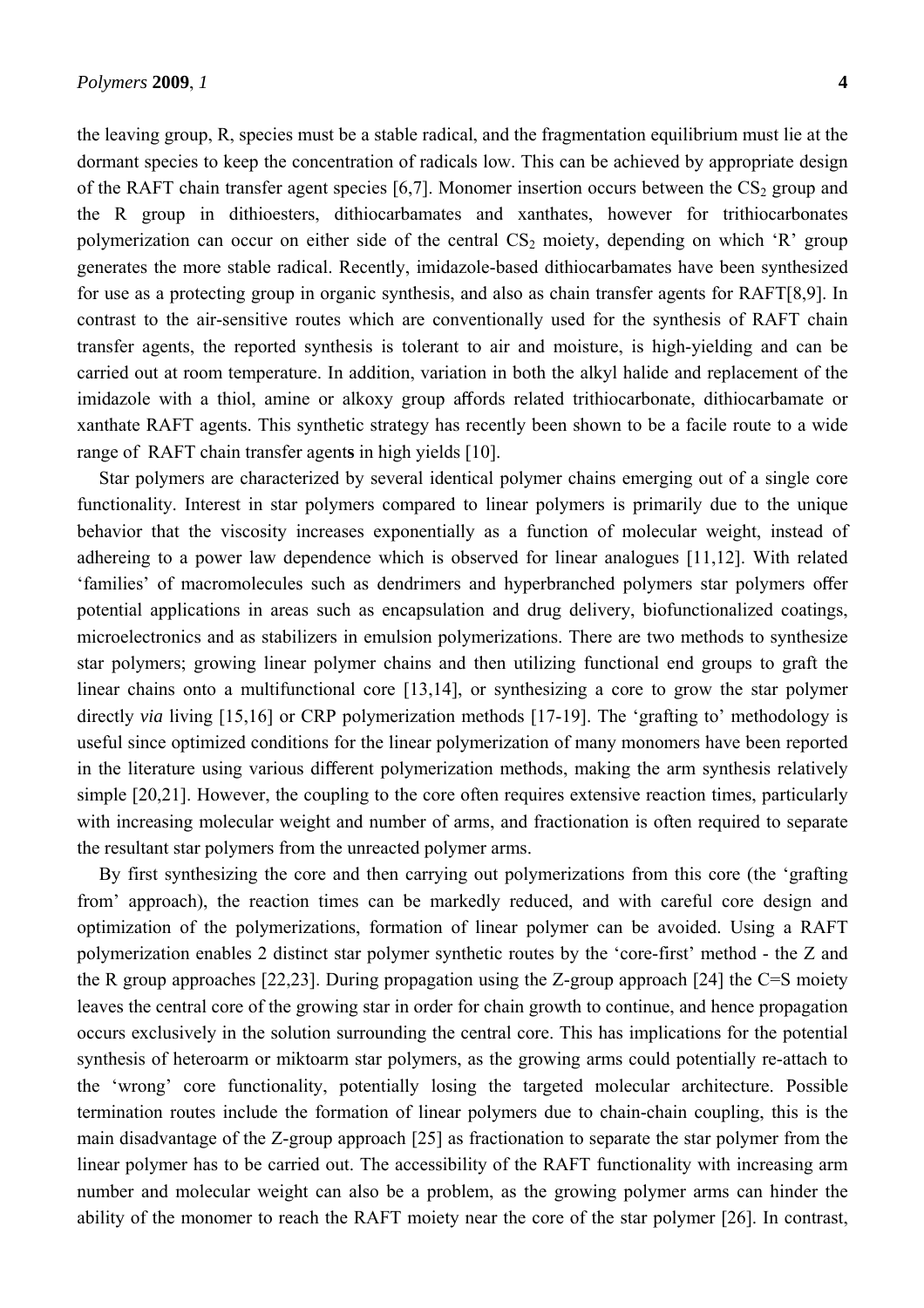when using the R-group approach, the propagating radicals never leave the core, and thus instead of chain-chain coupling as a termination reaction, there is the possibility of star-star coupling as an unwanted side reaction, leading potentially to high molecular weight side products in the resulting star. The advantage of the R-group approach is that the thiocarbonyl functionalities are always on the chain ends, so there is no loss of accessibility with increasing molecular weight of polymer and it has been proposed that the polymerization is more likely to retain living characteristics than using the Z-group approach [27].

#### **2. Results and Discussion**

#### *2.1. R group approach for multi functional chain transfer agent synthesis*

The R- and Z-group approach to star polymer synthesis can be achieved using any of the RAFT chain transfer agent species, however we have chosen to focus on the trithiocarbonates as they have been used to polymerize the widest range of monomers and they are easily synthesized. Whether the star polymer grows in an R-group or Z-group manner is determined by variation of the groups either side of the central trithiocarbonate core unit. As a result the final polymer can have the  $CS_2$  at the end of the arms (R-group approach) if the central core is better able at stabilizing radicals or with the  $CS_2$ still near the central core (Z-group approach) if the core of the chain transfer agent is unable to stabilize radical species. The synthetic methods used in this paper are based on the reported facile trithiocarbonate synthesis (Scheme 1), and requires a displaceable halogen to be present on one of the starting materials for nucleophilic attack of the RCS group.

**Scheme 1.** General synthetic method for the RAFT chain transfer agent synthesis.



Our initial target was chain transfer agent **1**, which was prepared by reacting ethane thiol and carbon disulphide with  $\alpha$ - $\alpha$  dichloro-*p*-xylene (Scheme 2). However, analysis by <sup>1</sup>H NMR indicated that both the *mono* and *bis* products formed in a 1:6 ratio (as determined by <sup>1</sup>H NMR analysis and examination of the methylene signals at 3.72 ppm for the chloro starting material and 4.60 ppm for the trithiocarbonate product). These 2 products were extremely difficult to separate by chromatography and subsequent attempts to push the reaction to completion by the addition of further reagents caused further purification difficulties. All attempts to purify this chain transfer agent from the excess starting materials were unsuccessful given their similar affinities in column chromatography in a wide range of solvents. In order to make the product easier to handle and purify, a similar synthesis using dodecane thiol was carried out, to afford chain transfer agent **2**. This was chosen as dodecane thiol has a number of advantages including the fact that it is less malodorous and also the long alkyl chains encourage the crystallization of the product and thus may enable more facile purification. Following overnight reaction at room temperature, in air, once again a mixture of *mono* and *bis* products were identified by TLC analysis however in this case product **2** could be readily isolated by recrystallization to yield a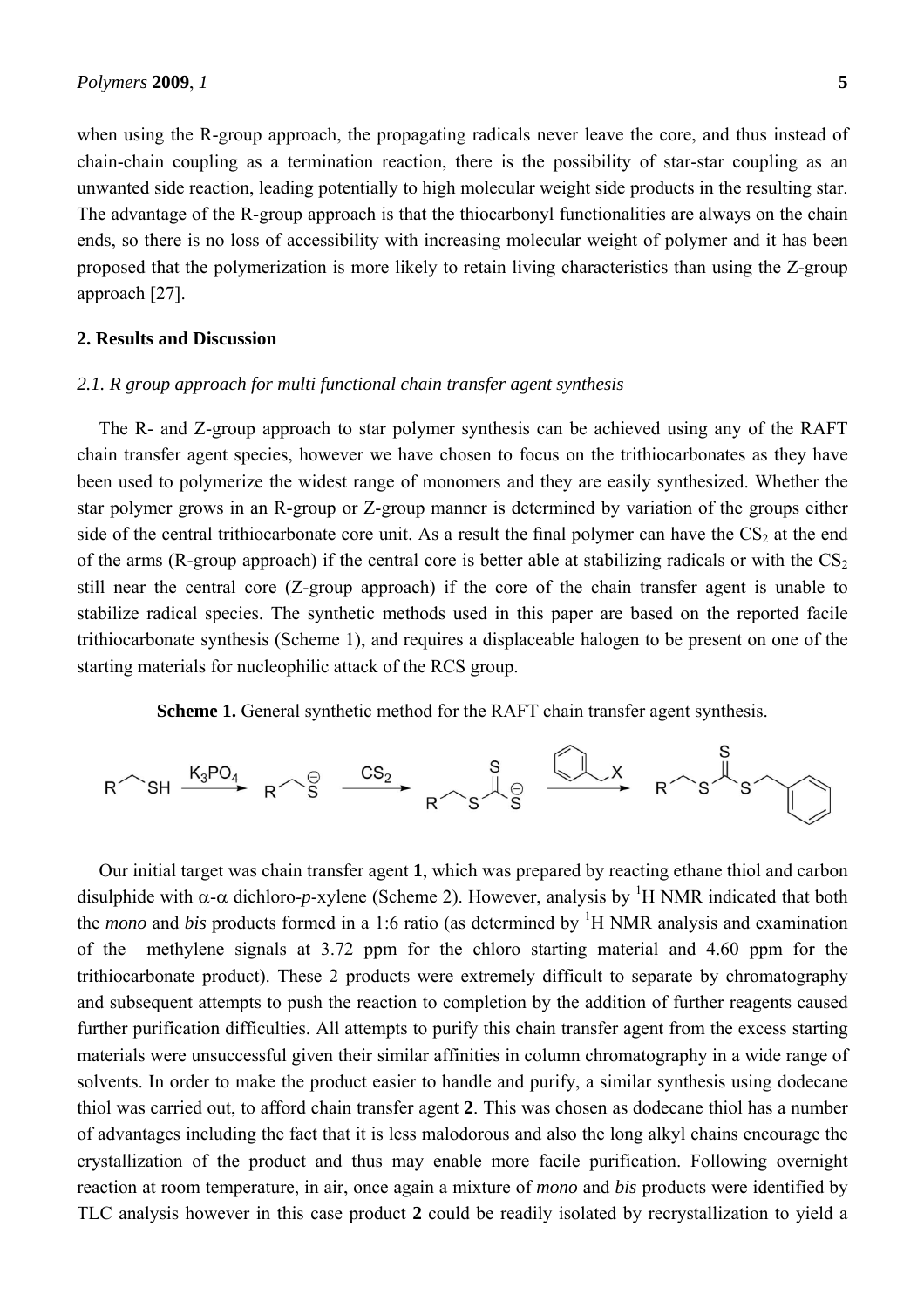yellow solid in 62% yield. This compares very favorably with the previous literature report [28] of the synthesis of this chain transfer agent (in an  $8\%$  yield) under harsher conditions. In the <sup>13</sup>C NMR spectrum the distinctive C=S signal was assigned at 223.6 ppm, which correlates well with the reported literature value.





We were also interested in exploring the introduction of a cleavable linker into the R-group approach chain transfer agents developed in this work. It was proposed that this would enable cleavage of the resultant polymer arms from the core and thus facilitate confirmation of a controlled polymerization mechanism and a uniform polymer arm growth. Hence an ester functionality was chosen as a robust yet readily cleavable unit in the multifunctional chain transfer agent synthesis. A new synthetic route was proposed and utilized to prepare chain transfer agent **3** in good yield. This method first utilized a Steglich esterification to afford **3a** in a 51% yield following column chromatography (Figure 1a). The successful synthesis of product **3a** was confirmed by IR analysis and loss of the characteristic hydroxy and acid signals and identification of a new signal at 1713 cm<sup>-1</sup> attributable to the ester functionality. Following this, the reaction of **3a** with dodecane thiol under established RAFT chain transfer agent conditions and purification by column chromatography afforded **3** as a yellow solid in a 47% yield. The successful synthesis of chain transfer agent **3** was confirmed by <sup>1</sup>H NMR, <sup>13</sup>C NMR, IR spectroscopy and elemental analysis. The <sup>1</sup>H NMR spectrum for **3** is shown in Figure 1b.



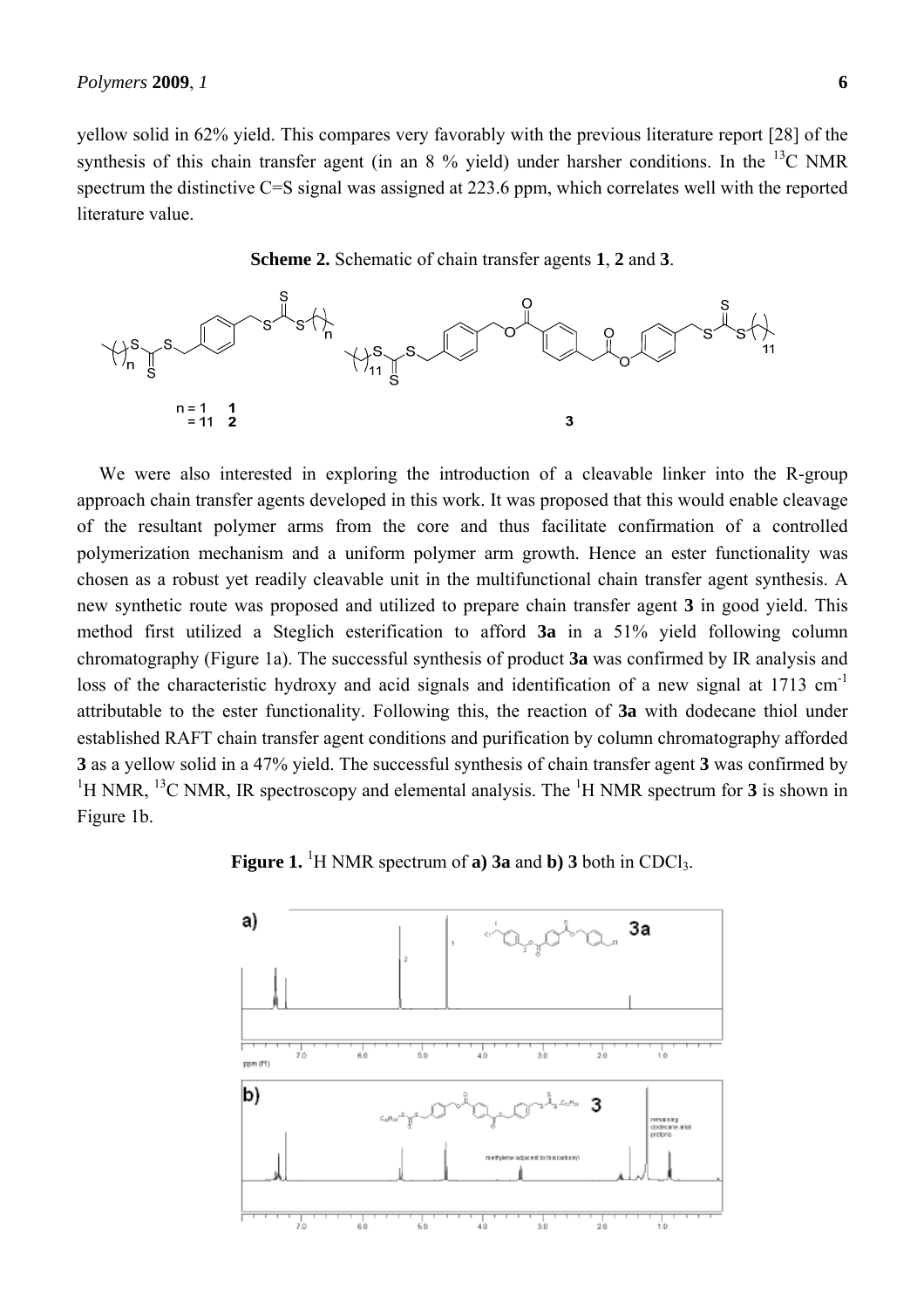This method was then utilized to prepare the three arm derivative of chain transfer agent **3**. This reaction proved more difficult and a number of coupling conditions were attempted to try to improve the overall yield of the reaction. In this case using EDCI as a coupling agent, along with excess 4- (chloromethyl) benzyl alcohol afforded the best results (38% yield) for the synthesis of **4a**. IR analysis of **4a** confirmed the presence of the ester functionality (strong signal at 1726 cm<sup>-1</sup>) and this intermediate was then reacted under the conditions outlined in Scheme 3. Following column chromatography the 3 armed chain transfer agent **4** was isolated as a yellow crystalline solid in a 56% yield (Figure 2). The characteristic C=S peak in the  $^{13}$ C NMR spectrum was present at 223.5 ppm, as were the characteristic signals in the  ${}^{1}H$  NMR spectrum for the dodecane chain, in particular the methylene adjacent to the thiocarbonyl unit which appeared as a triplet at 3.41 ppm and the terminal methyl group which appeared at 0.92 ppm.





**Figure 2.** <sup>1</sup>H NMR spectrum of 4 in CDCl<sub>3</sub>.



#### *2.2. Z group approach for multi-functional chain transfer agent synthesis*

To provide a comparison between the R-group and Z-group approach a series of related chain transfer agents to those already discussed in Section 2.1 were targeted. It is proposed that these bifunctional CTAs can be used as models for multifunctional CTAs which can provide access to star polymers. Once again our initial attempts to utilize an ethane bridge proved problematic as difficulties in purification resulted. Hence, our first target utilized a longer (pentane) alkyl chain and 2 complimentary reactions were attempted for the synthesis of chain transfer agent **5** (Scheme 4).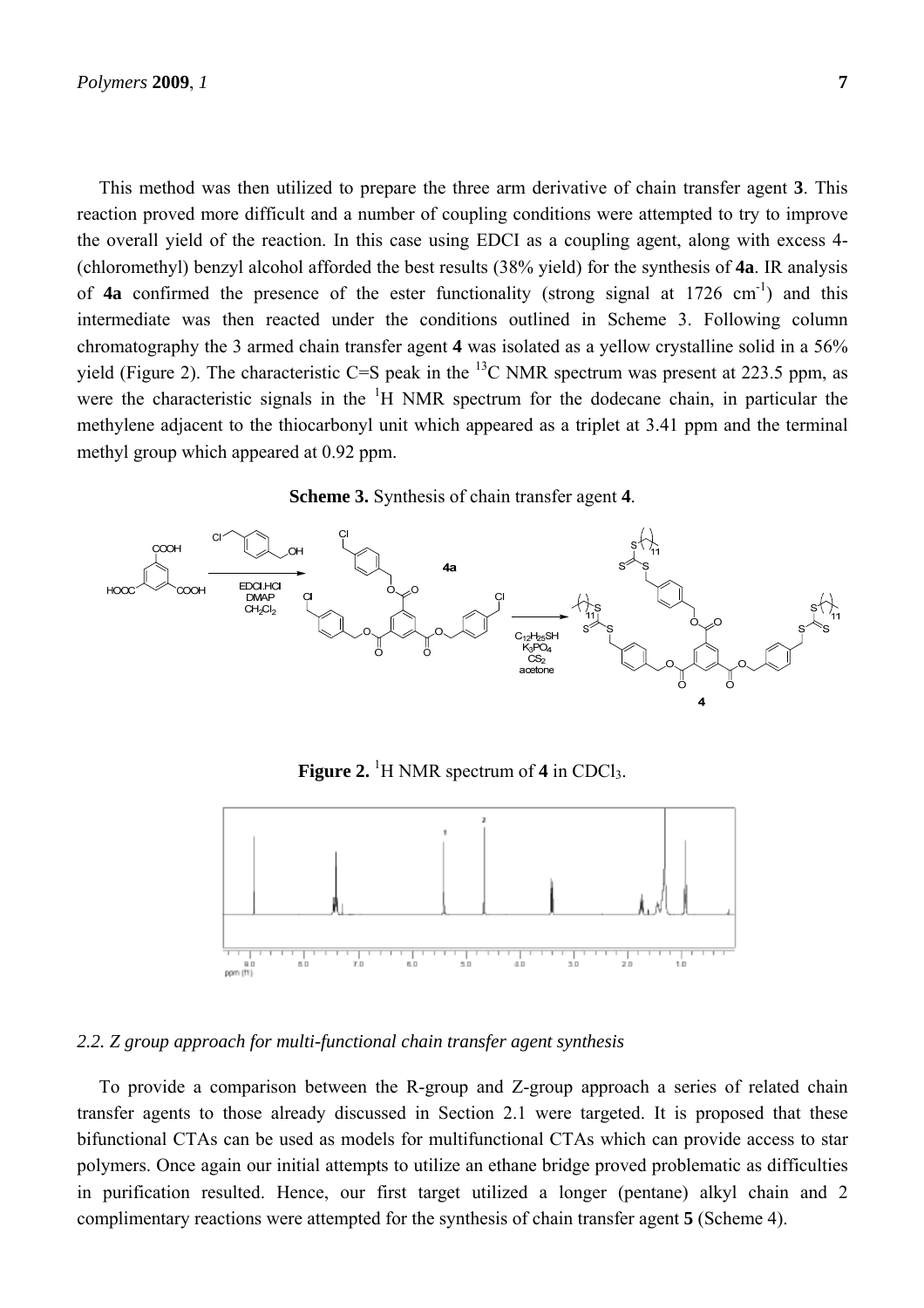

**Scheme 4.** Schematic of the 2 routes explored for the synthesis of chain transfer agent **5**.

**Scheme 5.** Schematic of the 2 routes explored for the synthesis of chain transfer agent **6**.



Route 1 provided unsuccessful with the symmetrical (*bis* (phenylmethyl) trithiocarbonate) chain transfer agent being isolated as the major product in a  $46\%$  yield (as confirmed by  ${}^{1}H$  NMR analysis). However, the second route proved successful and enabled the isolation of chain transfer agent **5** as a bright yellow solid in a 62% yield following chromatography. Extension of this synthesis to allow for the preparation of a three-armed analogue, **6**, provided difficult, starting from commercially available 3-mercapto propionic acid. Once again 2 routes were attempted (Scheme 5). The first route first involved the esterification of the thiol acid with a trifunctional hydroxy core. This was successful by <sup>1</sup>H NMR analysis (by loss the distinctive signal at 3.68 ppm attributable to the methylene of the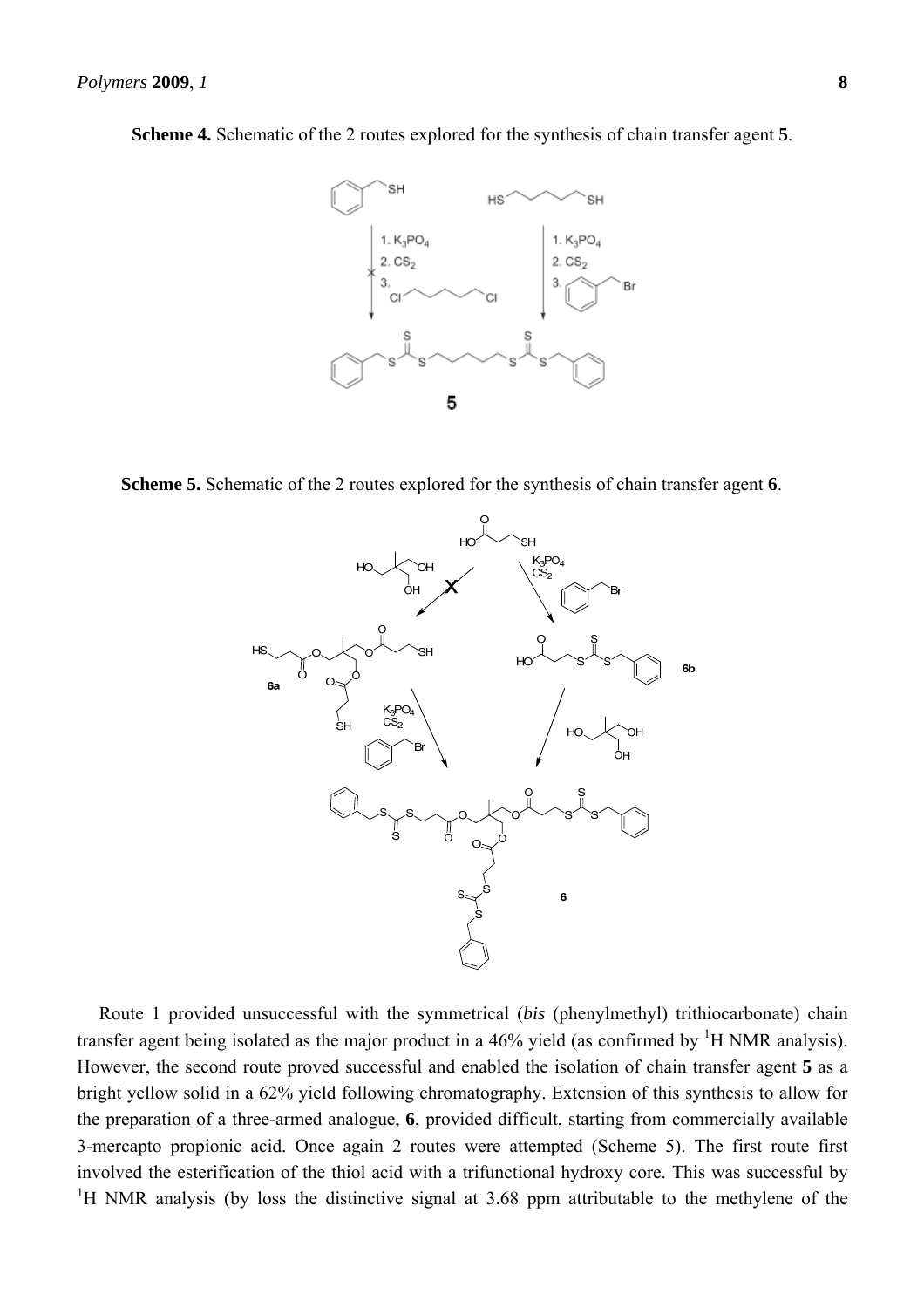hydroxy starting material), however the purification of the resultant trithiol, **6a** species proved very difficult. Given the low yield of the first step of this route (*ca*. 10%) a second route was investigated. This involved the synthesis of a previously reported acid functionalized trithiocarbonate chain transfer agent,  $6b$ , which was isolated in a 73% yield.<sup>10</sup> The coupling of this acid functionalized chain transfer agent to the trifunctional core, using EDCI, proceeded in good yield to afford the desired chain transfer agent in a 45% overall yield. This three-armed chain transfer agent 6 was characterized by <sup>1</sup>H and <sup>13</sup>C NMR as well as elemental analysis.

#### *2.3. Polymerization data for chain transfer agents 2-6*

A selection of the chain transfer agents were also utilized in RAFT polymerizations to explore their effectiveness in mediating the controlled polymerization of both acrylate and styrenic monomers. Table 1 highlights the polymerization results for the difunctional chain transfer agents **2**, **3** and **5**. For the 2 armed chain transfer agents there appears to be little difference in polymerization control between the R and Z group approaches. The detailed kinetics for the polymerization of t-butyl acrylate with chain transfer agent **3** were determined using the conditions established in Table 1. The polymerization displayed linear kinetics ( $K_{papp} = 0.0114 \text{ min}^{-1}$ ) indicative of a constant concentration of radicals and a linear increase in polymer molecular weight with conversion which confirmed a controlled polymerization. It should be noted that AIBN is used as a radical initiator in all the reported polymerizations and this will lead to a minor fraction of linear chains in all of the polymerizations.

| Chain          | <b>Monomer</b> | Time (hr) | Conv. $(\% )$ | $M_n^{\text{GPC}}$<br>(Da) | $M_w/M_n$ |
|----------------|----------------|-----------|---------------|----------------------------|-----------|
| transfer agent |                |           |               |                            |           |
|                | St             |           | 76            | 24,600                     | 1.09      |
|                | tBuA           |           | 82            | 34,000                     | 1.19      |
| 3              | <b>St</b>      | 2         | 74            | 25,300                     | 1.11      |
|                | tBuA           |           | 65            | 27,900                     | 1.17      |
|                | <b>St</b>      |           | 79            | 30,200                     | 1.12      |
|                | tBuA           |           | 84            | 35,600                     | 1.07      |

**Table 1.** Polymerization data for the dual functional chain transfer agents.

For styrene polymerizations, 85 °C, 300 eq. of monomer, 0.2 eq. AIBN, bulk and for *t*butyl acrylate polymerizations, 60 <sup>o</sup>C, 300 eq. of monomer, 0.2 eq. AIBN, bulk

Cleavage of the ester linkage was carried out according to a literature procedure *[*29*].* The ester linkage of the 2-armed poly(tBuA) (Table 1,  $M_n^{GPC} = 27,900$ ,  $M_w/M_n = 1.17$ ) was cleaved by base hydrolysis (THF:H<sub>2</sub>O 20:1 v/v, 50 °C, 46h). The resulting polymer had a polydispersity of 1.16 and molecular weight of 13,900 Da (determined by GPC) indicating successful cleavage of the ester linkage. As the polydispersity remained unchanged this indicated that the fidelity of the polymer backbone was unaffected by the hydrolysis conditions. A comparison of the <sup>1</sup> H NMR spectra of **3**, the resultant polymer and cleaved polymer shows evidence of the cleavage having occurred due to the disappearance of the peak from the central benzene core in the starting poly(tBuA) at 8.11 ppm in the cleaved polymer. Supporting evidence was also provided by FT-IR which showed the disappearance of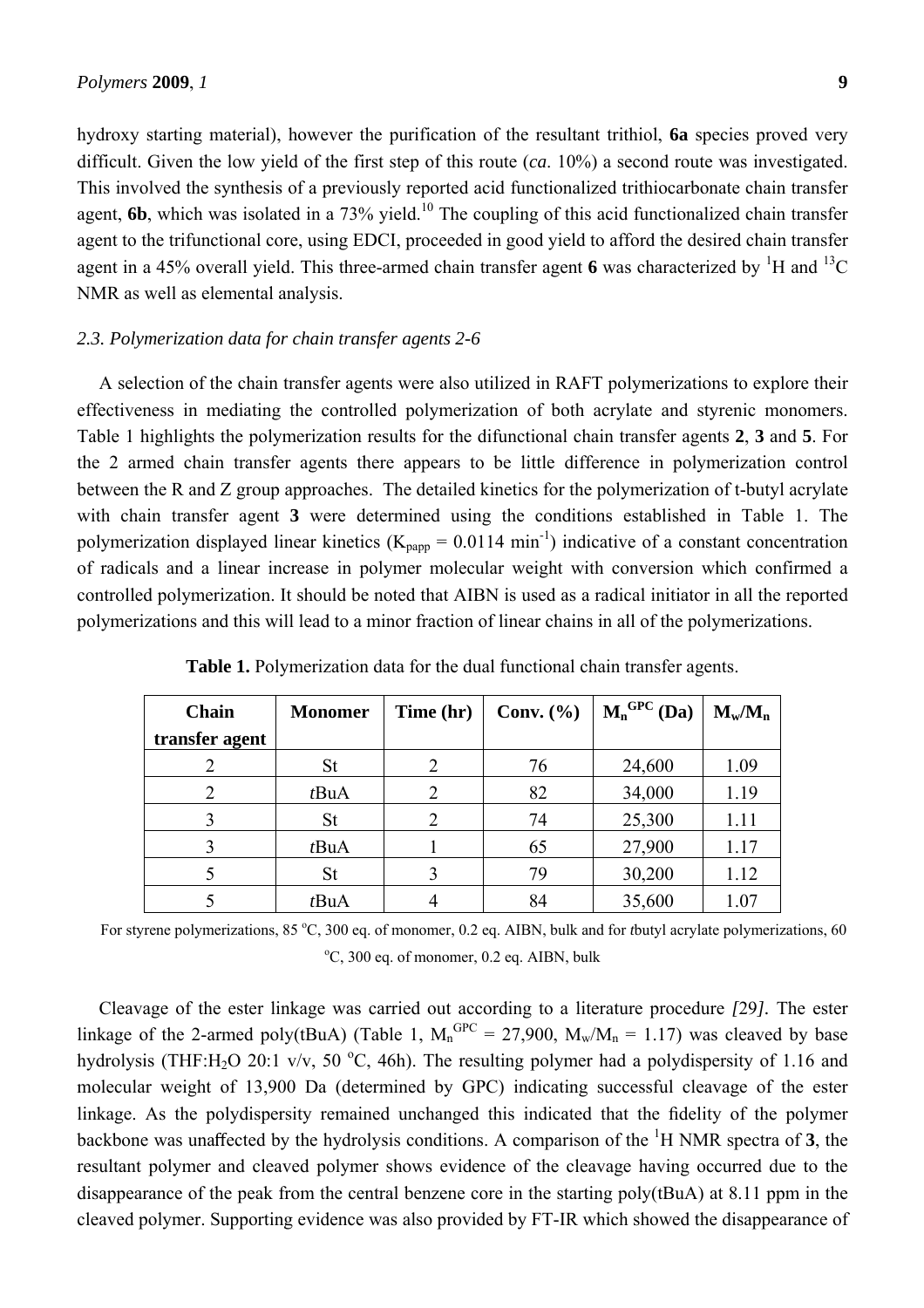the carbonyl stretch  $(1713 \text{ cm}^{-1})$  originating from chain transfer agent **3**. The aqueous environment utilized for arm cleavage also hydrolyzed the active trithiocarbonate end group *[*29*],* effectively rendering the arms 'dead' and unable to chain extend [30]. The <sup>1</sup>H NMR spectra of the polymers confirmed the hydrolysis of the trithiocarbonate to release the dodecane alkyl chain, as the signal at 3.37 ppm from the methyl unit adjacent to the trithiocarbonate functionality has disappeared in the cleaved polymer. The trifunctional RAFT chain transfer agents (**4** and **6**) were also explored for the polymerization of styrene (using the conditions outlined in Table 1). In the case of the trifunctional chain transfer agents it was evident that the R group approach afforded narrower polydispersities  $(M_w/M_n 1.21$  versus 1.32) and also better control over molecular weight of the resultant polymer.

Further work exploring the polymerization of these and higher functional chain transfer agents is

**3. Experimental Section** 

currently underway.

## *3.1. Materials and Instrumentation*

AIBN (2,2'-Azobis(2-methylpropionitrile) was recrystallized twice from methanol and stored in the dark at 4 ◦C. t-Butyl acrylate and styrene were distilled over CaH<sub>2</sub> and stored at 4 ◦C. Dry dichloromethane was obtained by prolonged reflux over CaH2. 3-(benzylthiocarbonothioylthio)propanoic acid CTA was synthesized as previously reported [10]. All other reagents were purchased from Sigma Aldrich and were used without further purification.

<sup>1</sup>H and <sup>13</sup>C NMR spectra were obtained at 400 or 500 MHz with Bruker DPX-400/DPX-500 spectrometer using CDCl<sub>3</sub>. Chemical shifts are reported in ppm ( $\delta$ ) relative to CHCl<sub>3</sub> (7.26 ppm for 1H and 77.2 ppm for  ${}^{13}$ C) as an internal reference. Gel Permeation Chromatography (GPC) data for polymers was obtained in THF (Shimadzu UFLC autosampler with Polymer Laboratories gel 5 m Mixed C column) at room temperature with PS standards at a flow rate of 1 mlmin<sup>-1</sup>. IR spectra were obtained on Perkin-Elmer Spectrum 100 ATR FT-IR Spectrometer. Elemental analyses were run by Alan Dickerson at the University of Cambridge.

#### *3.2. Methods*

#### 3.2.1. General polymerization method

The requisite concentrations of RAFT agent (chain transfer agent), monomer and radical chain transfer agent (AIBN) were placed in a sealed ampoule with a stirrer bar and thoroughly degassed *via* at least 4 freeze-pump-thaw cycles. The temperature was controlled by an isothermal oil bath and the polymerizations were stirred throughout. Polymers were precipitated into cold methanol:water (10:1  $v/v$ ) solutions and the polymer isolated by filtration, dried over MgSO<sub>4</sub> and the residual solvent was removed in *vacuo*.

#### 3.2.2. Attempted synthesis of **1** - 1,4-phenylenebis(methylene) diethyl dicarbonotrithiocarbonate

To a stirred suspension of potassium phosphate (1.21 g, 5.71 mmol) in acetone (20 ml) was added ethane thiol (0.423 ml, 0.354 g, 5.71 mmol). After 5 minutes carbon disulfide (1.03 ml, 1.30 g,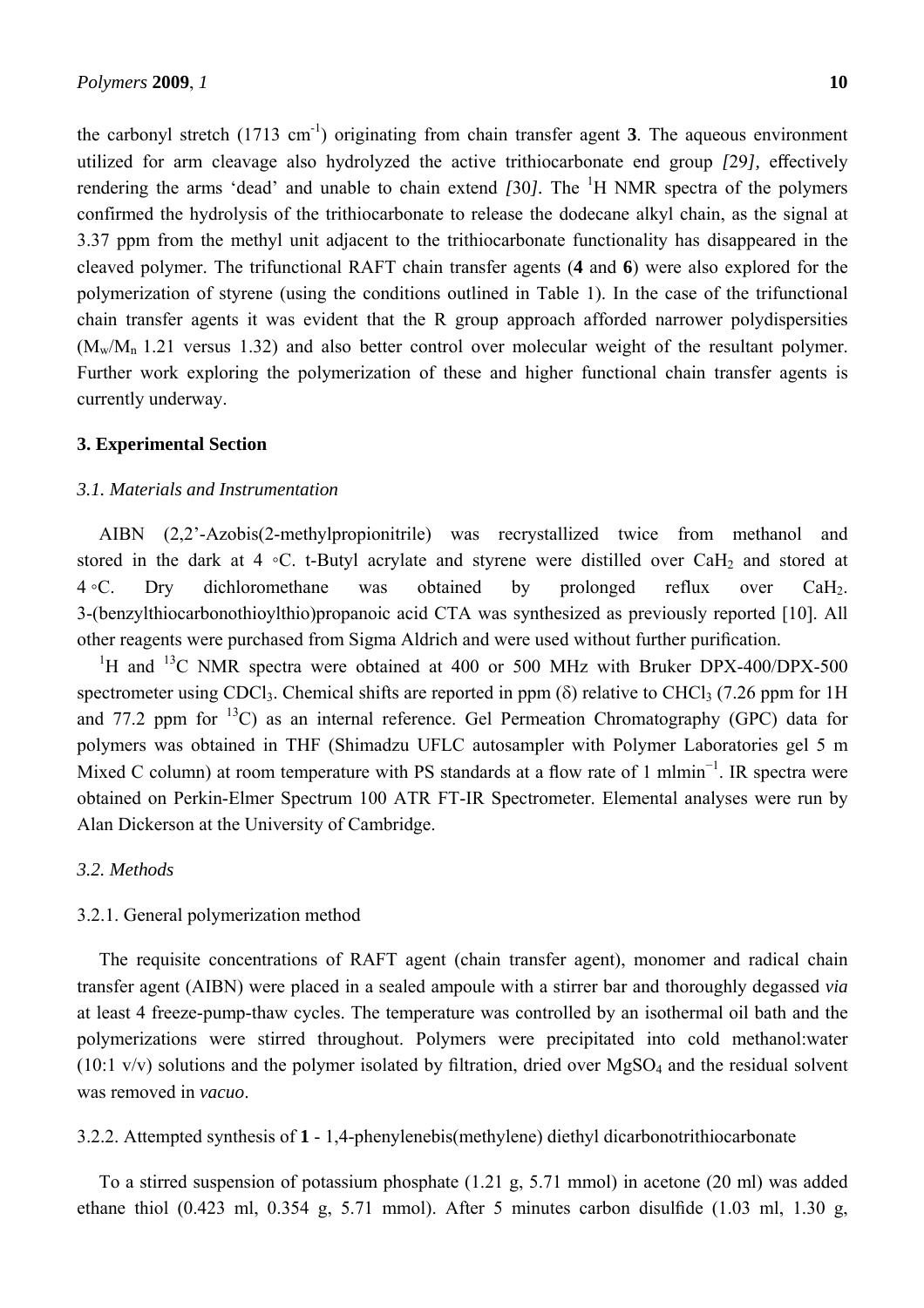17.1 mmol) was added, followed by α-α dichloro-*p*-xylene (0.500 g, 2.86 mmol) after a further 10 minutes. The reaction was monitored by TLC. The acetone was removed in *vacuo* and the mixture taken into dichloromethane (20 ml), extracted with water (20 ml) and dried over MgSO4. The reaction mixture was analyzed by TLC and showed evidence of both *mono*- and *bis*-substituted product, running at very similar  $R_f$  values in a wide range of solvent systems. They proved impossible to separate from either each other or the α,α dichloro-*p*-xylene starting material.

#### 3.2.3. Synthesis of **2** - 1,4-phenylenebis(methylene) didodecyl dicarbonotrithiocarbonate

Potassium phosphate (1.21 g, 5.71 mmol) was stirred in acetone (20 ml), dodecane thiol (1.37 ml, 1.15 g, 5.71 mmol) added and the reaction mixture stirred for 20 minutes. Carbon disulfide (1.03 ml, 1.30 g, 17.1 mmol) was added, the mixture stirred for 20 minutes and α,α dichloro-*p*-xylene added. The reaction was monitored by TLC and after 30 minutes was filtered. The solvent was removed in *vacuo* and the product, **2**, was isolated *via* hot filtration and recrystallization from ethyl acetate as a yellow crystalline solid (1.16 g, 1.76 mmol, 62% yield). <sup>1</sup>H NMR (CDCl<sub>3</sub>, 400 MHz)  $\delta$  7.28 (s, aryl, 4H), 4.59 (s, benzylCH2, 4H), 3.37 (t, SCSCH2, 4H), 1.70 (m, CH2, 4H), 1.40 (m, CH2, 4H), 1.26-1.36 (m, alkyl, 32H), 0.88 (t, CH3, 6H). 13C NMR δ 223.6 (C=S), 134.8, 129.5, 40.8, 37.1, 31.9, 29.6, 29.6, 29.5, 29.4, 29.3, 29.1, 28.9, 27.9, 22.7, 14.1. FT-IR: 2916, 2848 (C-H stretch), 1511, 1469, 1396, 1237, 1083, 1061, 1033, 980, 836, 819,718, 670 cm<sup>-1</sup>. Elemental analysis calcd. for C<sub>34</sub>H<sub>58</sub>S<sub>6</sub> C 61.45; H 8.87. Found C 60.96; H 8.75.

#### 3.2.4. Synthesis of **3a**

Terephthalic acid (0.579 g, 3.49 mmol), 4-(chloromethyl) benzyl alcohol (0.900 g, 6.34 mmol) and *N*,*N*-dimethyl aminopyridine (0.077 g, 0.630 mmol) were dissolved in dry dichloromethane (25 ml). DCC (1.95 g, 9.51 mmol) was added and the mixture stirred overnight. The product **3a** was purified by column chromatography in neat dichloromethane, dried in *vacuo* and isolated as a white solid (0.790 g, 1.78 mmol, 51% yield). <sup>1</sup>H NMR (CDCl<sub>3</sub>, 400 MHz) δ 8.12 (s, aryl, 4H), 7.45 (d, aryl, 4H), 7.42 (d, aryl, 4H), 5.38 (s, CO<sub>2</sub>CH<sub>2</sub>, 4H), 4.60 (s, CH<sub>2</sub>Cl, 4H). <sup>13</sup>C NMR  $\delta$  165.5, 137.7, 135.9, 133.9, 129.7, 128.9, 128.6, 66.6, 45.7. FT-IR: 2964 (C-H stretch), 1917, 1713 (C=O stretch), 1674, 1616, 1504, 1449, 1422, 1407, 1370, 1328, 1302, 1248, 1215, 1116, 1095, 1017, 917, 854, 834 cm-1. Elemental analysis calcd. for  $C_{24}H_{20}Cl_2O_4 C$  65.02; H 4.55. Found C 64.91; H 4.57.

#### 3.2.5. Synthesis of **3 -** bis(4-((dodecylthiocarbonothioylthio)methyl)benzyl) terephthalate

Potassium phosphate (0.287 g, 1.35 mmol) was stirred in acetone (25 ml), dodecane thiol (0.324 ml, 0.270 g, 1.35 mmol) added after 10 minutes and stirred for a further 60 minutes, and carbon disulfide (0.245 ml, 0.308 g, 4.05 mmol) added, after which the reaction mixture turned from colorless to a bright yellow. **3a** (0.300 g, 0.670 mmol) was dissolved in 150 ml acetone, added to the reaction mixture over a period of 60 minutes and stirred overnight. The resulting solids were filtered off and the filtrate washed with water (2 x 50 ml) and brine (50 ml) and dried over MgSO4. The product, **3**, was purified by column chromatography (3:1 chloroform:petroleum ether 40-60), dried in *vacuo* and isolated as a yellow solid (0.29 g, 0.310 mmol, 47% yield). <sup>1</sup>H NMR (CDCl<sub>3</sub>, 400 MHz)  $\delta$  8.11 (s, aryl,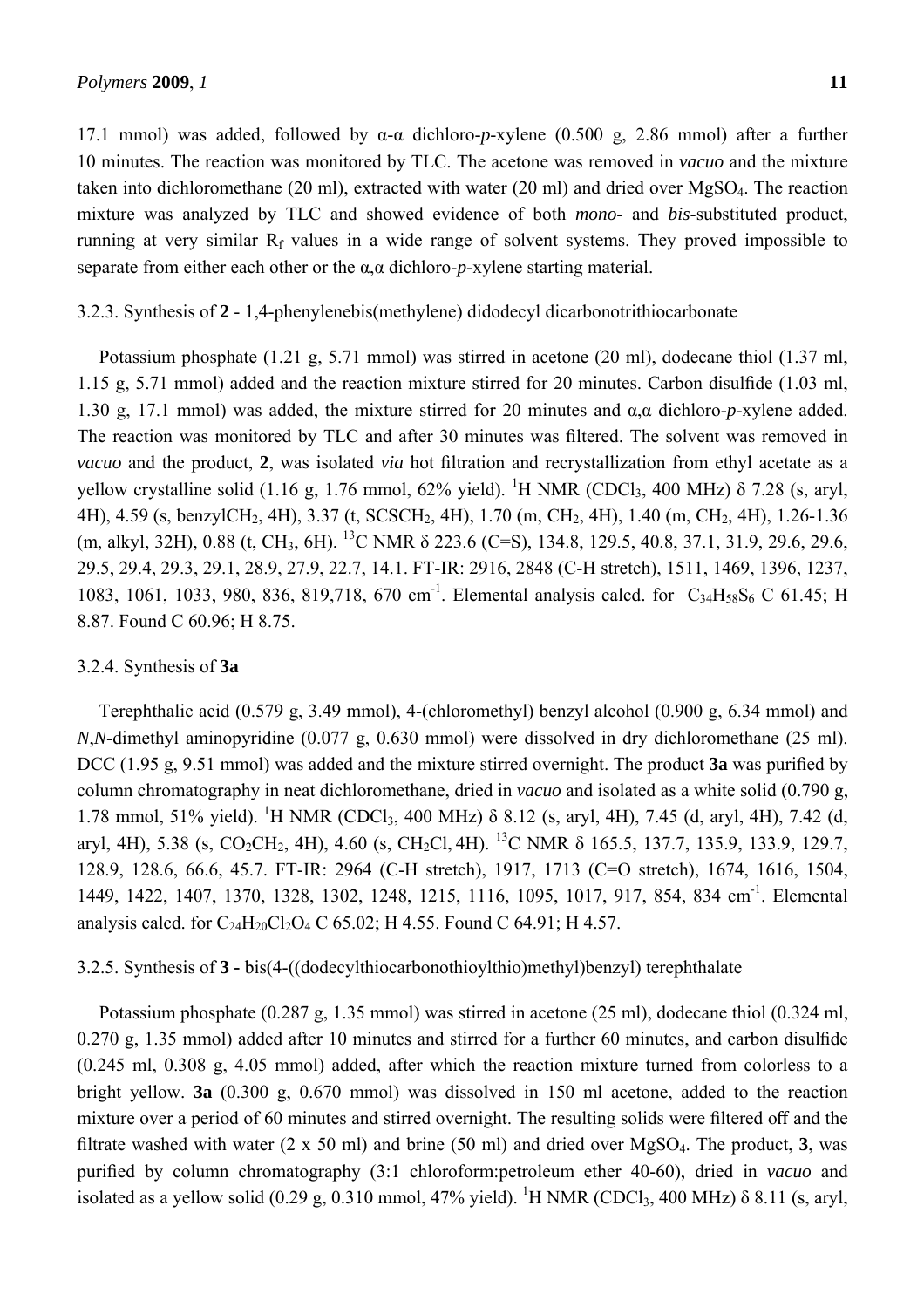4H), 7.26-7.46 (m, aryl, 8H), 5.36 (d, CH<sub>2</sub>SCS, 4H), 4.61 (d, CO<sub>2</sub>CH<sub>2</sub>, 4H), 3.37 (t, SCSCH<sub>2</sub>, 4H), 1.70 (m, alkyl, 4H), 1.40 (m, alkyl, 4H), 1.25-1.32 (m, alkyl, 32H), 0.88 (t, CH<sub>3</sub>, 6H). <sup>13</sup>C NMR δ 223.6, 165.5, 135.6, 135.2, 134.0, 129.6, 128.9, 128.6, 66.7, 45.8, 40.8, 37.1, 31.9, 29.6, 239.5, 29.4, 29.3, 29.1, 28.9, 29.0, 28.9, 28.0, 22.7, 14.1. FT-IR: 2956, 2916, 2850 (C-H stretch), 1713 (C=O stretch), 1514, 1470, 1453, 1423, 1408, 1397, 1375, 1269, 1213, 1114, 1110, 1063, 1018, 929, 871, 853, 820, 771, 724, 667 cm<sup>-1</sup>. Elemental analysis calcd. for C<sub>50</sub>H<sub>70</sub>O<sub>4</sub>S<sub>6</sub> C 64.75; H 7.61. Found C 64.64; H 7.45.

#### 3.2.6. Synthesis of **4a** - tris(4-(chloromethyl)benzyl) benzene-1,3,5-tricarboxylate

Trimesic acid (0.179 g, 0.850 mmol), 4-(chloromethyl) benzyl alcohol (1.20 g, 7.67 mmol) and *N*,*N*-dimethyl aminopyridine (0.0312 g, 0.255 mmol) were dried in *vacuo* before being dissolved in dry dichloromethane (25 ml). EDCI.HCl (0.538 g, 2.81 mmol) in 15 ml dichloromethane was added dropwise at 0 ◦C over 30 minutes, and the reaction mixture was stirred at room temperature for 24h. The reaction mixture was washed with 1M HCl (2 x 50 ml), and the aqueous layers extracted with dichloromethane (2 x 50 ml). The organic extracts were combined and dried over  $MgSO<sub>4</sub>$ , and the product isolated by column chromatography (neat dichloromethane). The product was a white solid (0.158 g, 0.253 mmol, 38% yield). <sup>1</sup>H NMR (CDCl<sub>3</sub>, 400 MHz) δ 8.82 (s, aryl, 3H), 7.39 (d, aryl, 6H), 7.37 (d, aryl, 6H), 5.33 (s, CO2CH2, 6H), 4.52 (s, CH2Cl, 6H). 13C NMR δ 164.7, 137.8, 135.7, 134.9, 131.2, 128.9, 128.7, 66.9, 45.7. FT-IR: 2964 (C-H stretch), 1735, 1726 (C=O stretch), 1607, 1514, 1447, 1424, 1384, 1369, 1331, 1249, 1225, 1139, 1109, 1099, 965, 834 cm<sup>-1</sup>. Elemental analysis calcd for  $C_{30}H_{27}Cl_3O_6$  C 63.32; H 4.35. Found C 63.11; H 4.33.

3.2.7. Synthesis of **4** - 1-(3-((dodecylthiocarbonothioylthio)methyl)benzyl) 3,5-bis(4- ((dodecylthiocarbonothioylthio)methyl)benzyl) benzene-1,3,5-tricarboxylate

Potassium phosphate (0.163 g, 0.770 mmol) was stirred in acetone (25 ml), dodecane thiol (0.183 ml, 0.154 g, 0.770 mmol) added after 10 minutes and stirred for a further 1 h, and carbon disulfide (0.139 ml, 0.174 g, 2.30 mmol) added, after which the reaction mixture slowly turned to a bright yellow color. **4a** (0.120 g, 0.190 mmol) was dissolved in 30 ml acetone, added to the reaction mixture over a period of 45 minutes and stirred overnight. The resulting solids were filtered off, and the product purified by column chromatography (petroleum ether 40-60:dichloromethane gradient), dried in *vacuo* and isolated as a yellow solid (0.689 g, 0.51 mmol, 56% yield). <sup>1</sup>H NMR (CDCl<sub>3</sub>, 400 MHz)  $\delta$  8.91 (s, aryl, 3H), 7.39-7.45 (m, aryl, 12H), 5.41 (s,  $CO_2CH_2$ , 6H), 4.66 (s, aryl-CH<sub>2</sub>S, 6H), 3.41 (t, SCSCH<sub>2</sub>, 6H), 1.74 (m, alkyl, 6H), 1.44 (m, alkyl, 6H), 1.30-1.47 (m, alkyl, 48H), 0.92 (t, CH<sub>3</sub>, 9H). <sup>13</sup>C NMR  $\delta$ 164.6, 137.8, 135.6, 134.9, 131.2, 128.9, 128.7, 66.9, 45.7. FT-IR: 2917, 2850 (C-H stretch), 1728 (C=O stretch), 1516, 1469, 1333, 1261, 1232, 1188, 1061, 999, 859, 811, 737, 718, 677 cm<sup>-1</sup>. Elemental analysis calcd for  $C_7$ <sub>2</sub>H<sub>102</sub>O<sub>6</sub>S<sub>9</sub> C 63.95; H 7.60, Found C 63.89; H 7.42.

3.2.8. Synthesis of **5** - benzyl pentane-1,5-diyl dicarbonotrithiocarbonate

To a suspension of potassium phosphate (2.34 g, 11.0 mmol) in acetone (20 ml) was added pentane dithiol (0.492 ml, 0.500 g, 3.68 mmol), carbon disulfide (1.33 ml, 1.68 g, 22.1 mmol) after 20 minutes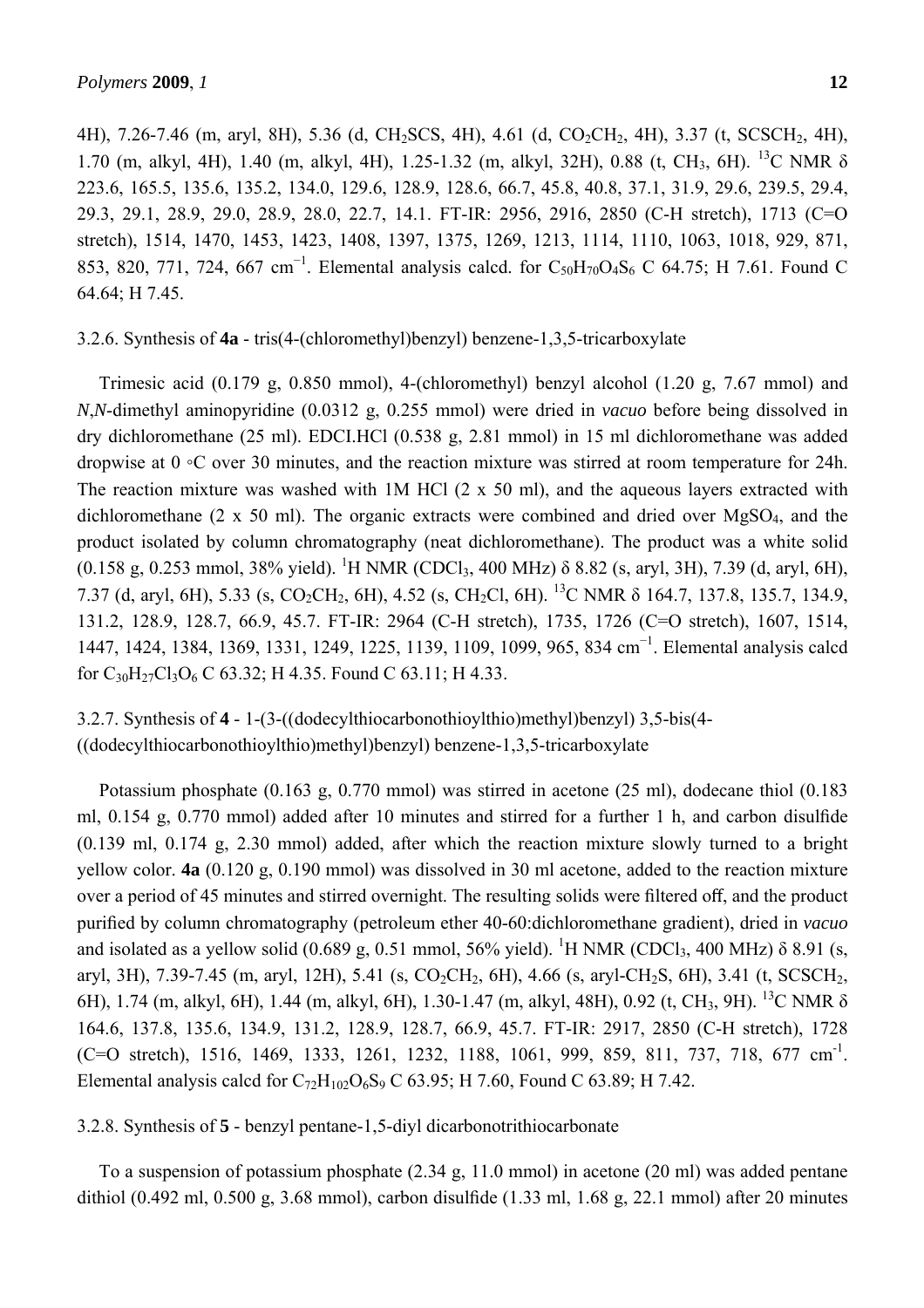and benzyl bromide (1.31 ml, 1.89 g, 11.0 mmol) after a further 60 minutes. The reaction mixture was stirred overnight and the product purified by column chromatography (neat petroleum ether 40-60). The product was isolated as a dark yellow oil  $(1.06 \text{ g}, 2.27 \text{ mmol}, 62\% \text{ yield})$ . <sup>1</sup>H NMR (CDCl<sub>3</sub>, 400) MHz) δ 7.34 (m, aryl, 10H), 4.65 (s, benzylCH<sub>2</sub>, 4H), 3.42 (t, SCSCH<sub>2</sub>, 4H), 1.78 (m, alkyl, 4H), 1.58 (m, alkyl, 2H). 13C NMR δ 223.5, 135.0, 129.2, 128.7, 127.7, 41.4, 36.5, 27.7, 27.6. FT-IR: 3060, 3027, 2927, 2852 (C-H stretch); 1600, (aromatic C=C); 1493, 1452, 1419, 1396, 1267, 1234, 1194, 1060, 1028 (C=S stretch), 914, 877, 798, 768, 694 cm<sup>-1</sup>. Elemental analysis calcd. for C<sub>21</sub>H<sub>24</sub>S<sub>6</sub> C 53.80; H 5.16. Found C 54.13; H 5.29.

#### 3.2.9. Synthesis of **6**

3-(benzylthiocarbonothioylthio)propanoic acid (0.272 g, 1.0 mmol), 1,1,1-*tris*(hydroxymethyl) ethane (0.036 g, 0.3 mmol) and *N*,*N*-dimethyl aminopyridine (0.027 g, 0.33 mmol) were dried in *vacuo* before being dissolved in dry dichloromethane (20 ml). EDCI.HCl (0.63 g, 3.3 mmol) in 15 ml dichloromethane was added dropwise at 0 ◦C over 30 minutes, and the reaction mixture was stirred at room temperature for 24h. The reaction mixture was washed with 1M HCl (2 x 50 ml), and the aqueous layers extracted with dichloromethane (2 x 50 ml). The organic extracts were combined and dried over MgSO4, and the product isolated by column chromatography (4:1 petroleum ether 40- 60:dichloromethane). The product was a yellow solid  $(0.119 \text{ g}, 0.135 \text{ mmol}, 45\% \text{ yield})$ . <sup>1</sup>H NMR  $(CDCl_3, 400 MHz)$  δ 7.38-7.20 (d, aryl, 15H), 4.52 (s, CH<sub>2</sub>, 6H), 3.55 (s, CO<sub>2</sub>CH<sub>2</sub>, 6H), 3.25 (s, CH<sub>2</sub>, 6H), 2.80 (t, CH2, 6H), 0.79 (s, CH3, 3H). 13C NMR δ 219.6 (C=S), 131.2, 129.9, 128.7, 128.2, 53.0, 42.1, 37.2, 33.6, 32.0, 19.0. FT-IR: 2962, 2862 (C-H stretch), 1730 (C=O stretch), 1613, 1516, 1449, 1428, 1379, 1364, 1333, 1261, 1229, 1141, 1111, 1099, 966, 835, cm-1. Elemental analysis calcd for  $C_{38}H_{42}O_6S_9$  C 51.67; H 4.79. Found C 52.02; H 4.53.

#### **4. Conclusions**

In this work we have applied recently developed mild and effective synthetic methods for the preparation of chain transfer agents for the synthesis of multifunctional RAFT chain transfer agents. This has proven difficult given the challenging purification procedures required. However, a number of different multifunctional RAFT chain transfer agents have been reported and tested for the polymerization of a range of vinyl monomers. Further work will explore extending these results to the synthesis of higher order star structures and also introducing functionality into the multifunctional materials which can be prepared by this method.

#### **Acknowledgements**

RKOR would like to acknowledge the Royal Society, EPSRC and Downing College for funding and CH would like to thank the Corporate Associates Scheme, University of Cambridge for the award of a summer studentship.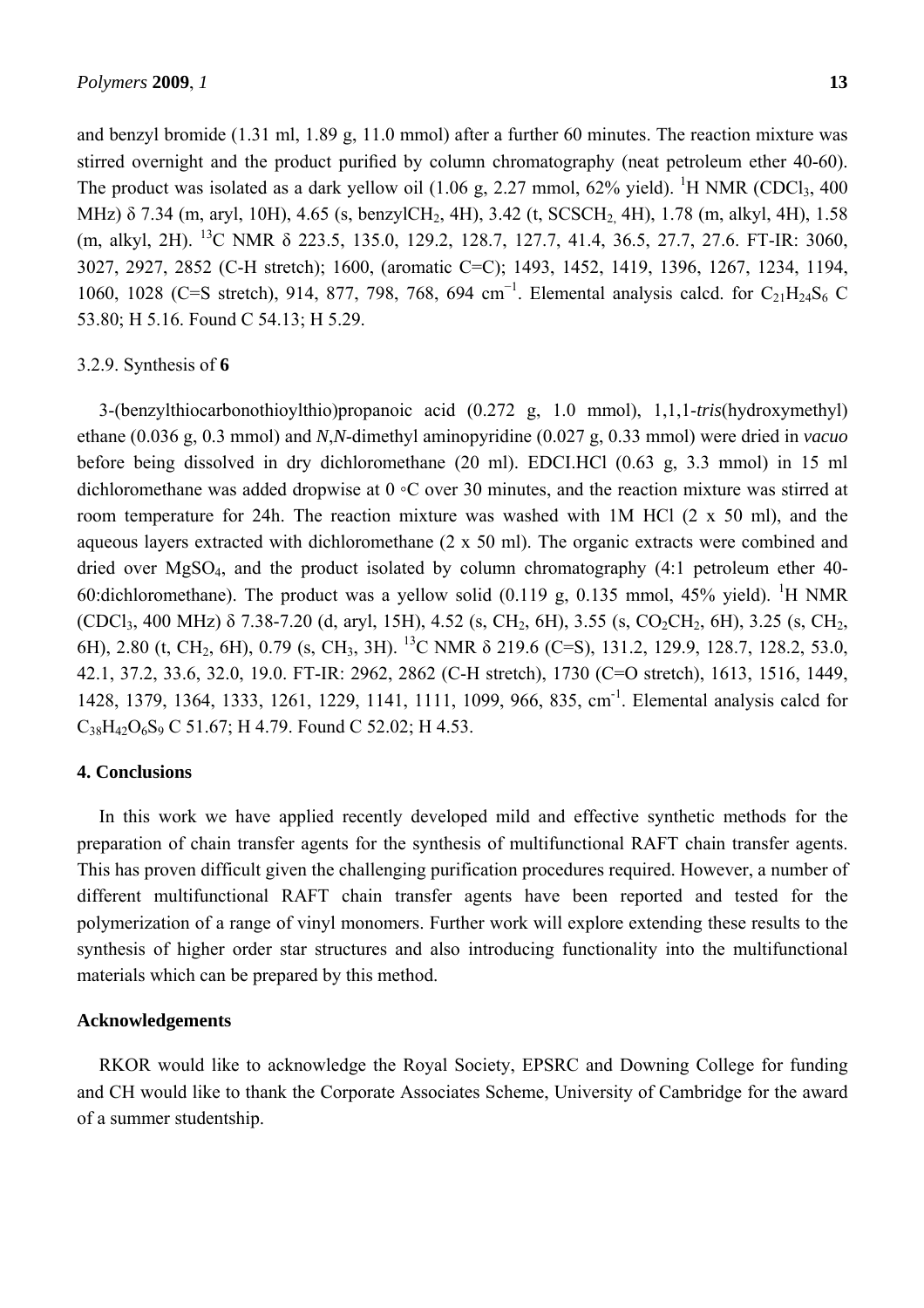#### **References and Notes**

- 1. Chiefari, J.; Chong, Y. K.; Ercole, F.; Krstina, J.; Jeffery, J.; Le, T. P. T.; Mayadunne, R. T. A.; Meijs, G. F.; Moad, C. L.; Moad, G.; Rizzardo, E.; Thang, S. H. *Macromolecules* **1998**, *31*, 5559- 5562.
- 2. Moad, G.; Rizzardo, E.; Thang, S. H. *Aust. J. Chem.* **2006**, *59*, 669-692.
- 3. Perrier, S.; Takolpuckdee, P. *Journal of Polymer Science Part A-Polymer Chemistry* **2005**, *43*, 5347-5393.
- 4. Lowe, A. B.; McCormick, C. L. *Prog. Polym. Sci.* **2007**, *32*, 283-351.
- 5. Moad, G.; Rizzardo, E.; Thang, S. H. *Polymer* **2008**, *49*, 1079-1131.
- 6. Chiefari, J.; Mayadunne, R. T. A.; Moad, C. L.; Moad, G.; Rizzardo, E.; Postma, A.; Skidmore, M. A.; Thang, S. H. *Macromolecules* **2003**, *36*, 2273-2283.
- 7. Chong, Y. K.; Krstina, J.; Le, T. P. T.; Moad, G.; Postma, A.; Rizzardo, E.; Thang, S. H. *Macromolecules* **2003**, *36*, 2256-2272.
- 8. Wang, Y. Q.; Ge, Z. M.; Hou, X. L.; CHheng, T. M.; Li, R. T. *Synthesis* **2004**, 675-678.
- 9. Wood, M. R.; Duncalf, D. J.; Rannard, S. P. *Org. lett.* **2006**, *8*, 553-556.
- 10. Skey, J.; O'Reilly, R. K. *Chem. Commun.* **2008**, *35*, 4183-4185.
- 11. Watanbe, H.; Matsumiya, Y.; Ishida, S.; Takigawa, T.; Yamamoto, T.; Vlassopoulos, D.; Roovers, J. *Macromolecules* **2005**, *38*, 7404-7415.
- 12. Wiltshire, J. T.; Qiao, G. G. *Aust. J. Chem.* **2007**, *60*, 699-705.
- 13. Gao, H. F.; Matyjaszewski, K. *Macromolecules* **2006**, *39*, 4960-4965.
- 14. Hoogenboom, R.; Moore, B. C.; Schubert, U. S. *Chem. Commun.* **2006**, 4010.
- 15. Hadjichristidis, N.; Pitsikalis, M.; Pispas, S.; Iatrou, H. *Chem. Rev.* **2001**, *101*, 3747-3792.
- 16. Kanaoka, S.; Sawamoto, M.; Higashimurs, T. *Macromolecules* **1191**, *24*, 2309-2313.
- 17. Coessens, V.; Pintauer, T.; Matyjaszewski, K. *Prog. Polym. Sci.* **2001**, *26*, 337-377.
- 18. Dufils, P. E.; Chagneux, N.; Gigmes, D.; Trimaille, T.; Marque, S. R. A.; Bertin, D.; Tordo, P. *Polymer* **2007**, *48*, 5219-5225.
- 19. Stenzel-Rosenbaum, M.; Davis, T. P.; Chen, V.; Fane, A. G. *J. Polym. Sci. Part A Polym. Chem.* **2001**, *39*, 2777-2783.
- 20. Bosman, A. W.; Heumann, A.; Klaerner, G.; Benoit, D.; Frechet, J. M. J.; Hawker, C. J. *J. Am. Chem. Soc.* **2001**, *123*, 6461-6462.
- 21. Zhang, X.; Xia, J. H.; Matyjaszewski, K. *Macromolecules* **2000**, *33*, 2340-2345.
- 22. Bivigou, A. M.; Kristen, J.; Laschewsky, A.; Muller-Buschbaum, P.; Papadakis, C. M. *Macromol. Chem. Phys.* **2009**, *210*, 565-578.
- 23. Mayadunne, R. T. A.; Jeffery, J.; Moad, G.; Rizzardo, E. *Macromolecules* **2003**, *36*, 1505-1513.
- 24. Jesberger, M.; Barner- Kowollik, L.; Malmstrom, E.; Davis, T. P.; Barner- Kowollik, C. *J. Polym. Sci. Part A Polym. Chem.* **2003**, *41*, 3847-3861.
- 25. Stenzel, M. H.; Davis, T. P. *J. Polym. Sci. Part A Polym. Chem.* **2002**, *40*, 4498-4512.
- 26. Hao, X. J.; Nilsson, C.; Jesberger, M.; Stenzel, M. H.; Malmstrom, E.; Davis, T. P.; Ostmark, E.; Barner- Kowollik, C. *J. Polym. Sci. Part A Polym. Chem.* **2004**, *42*, 5877-5890.
- 27. Barner-Kowollik, C.; Davis, T. P.; Stenzel, M. H. *Aust. J. Chem.* **2006**, *59*, 719-727.
- 28. Samakande, A.; Sanderson, R. D.; Hartmann, P. C. *Synth. Commun.* **2007**, *37*, 3861-3872.